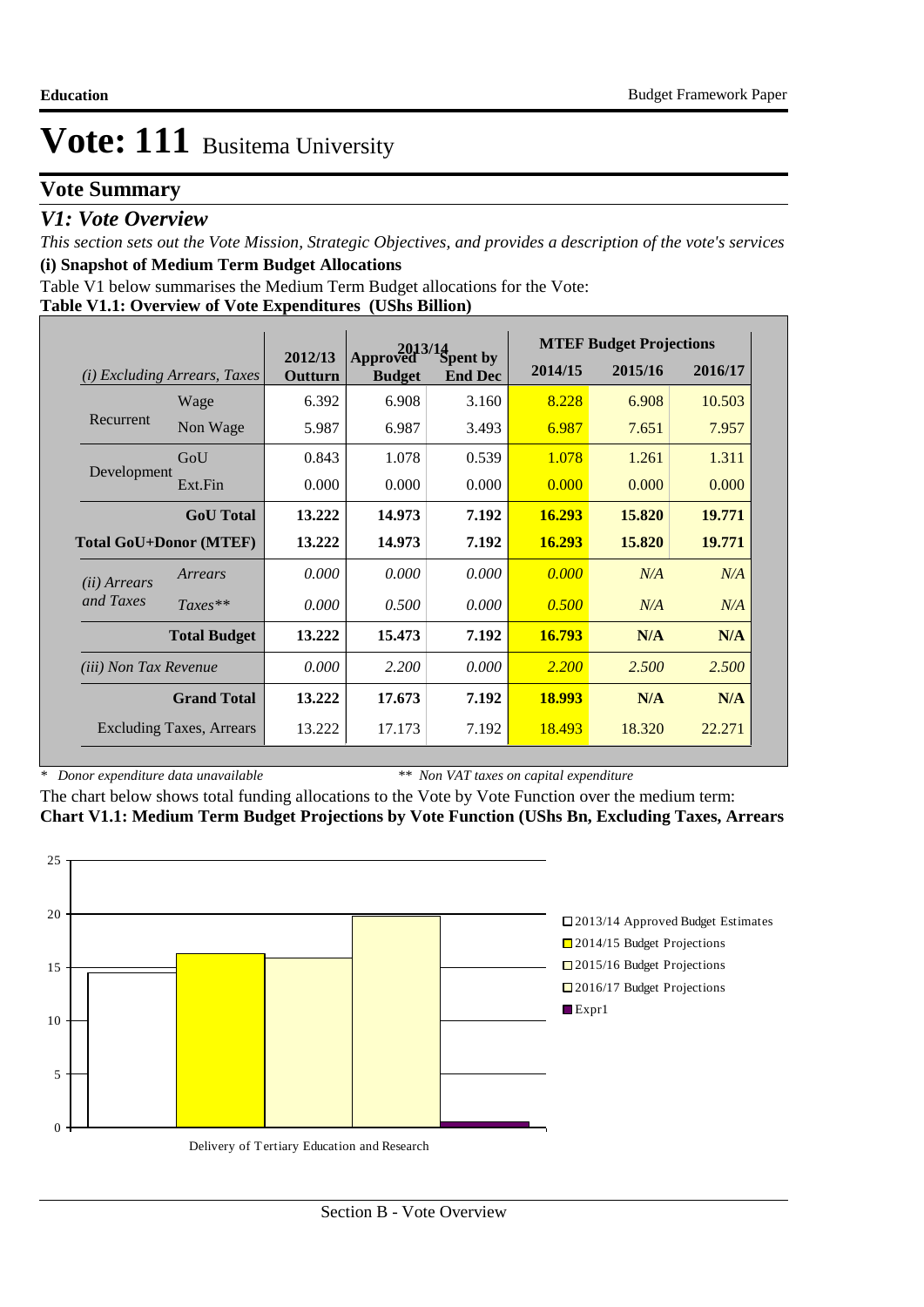# **Vote Summary**

## **(ii) Vote Mission Statement**

The Vote's Mission Statement is:

*To provide high standard training, engage in quality research and outreach for socio-economic transformation and sustainable development.*

## **(iii) Vote Outputs which Contribute to Priority Sector Outcomes**

The table below sets out the vote functions and outputs delivered by the vote which the sector considers as contributing most to priority sector outcomes.

| <b>Sector Outcome 1:</b>                                         | <b>Sector Outcome 2:</b>                                                              | <b>Sector Outcome 3:</b>                                                              |
|------------------------------------------------------------------|---------------------------------------------------------------------------------------|---------------------------------------------------------------------------------------|
| Improved quality and relevancy of<br>education at all levels     | <b>Improved</b> equitable access to education                                         | <b>Improved effectiveness and efficiency in</b><br>delivery of the education services |
| Vote Function: 07 51 Delivery of Tertiary Education and Research |                                                                                       |                                                                                       |
| <i><b>Outputs Contributing to Outcome 1:</b></i>                 | <b>Outputs Contributing to Outcome 2:</b>                                             | <b>Outputs Contributing to Outcome 3:</b>                                             |
| None                                                             | <b>Outputs Provided</b>                                                               | <b>Outputs Provided</b>                                                               |
|                                                                  | 075103 Outreach                                                                       | 075101 Teaching and Training                                                          |
|                                                                  | 075104 Students' Welfare                                                              |                                                                                       |
|                                                                  | Capital Purchases                                                                     |                                                                                       |
|                                                                  | 075180 Construction and rehabilitation of<br>learning facilities (Universities)       |                                                                                       |
|                                                                  | 075181 Lecture Room construction and<br>rehabilitation (Universities)                 |                                                                                       |
|                                                                  | 075182 Construction and Rehabilitation of<br><b>Accomodation Facilities</b>           |                                                                                       |
|                                                                  | 075184 Campus based construction and<br>rehabilitation (walkways,<br>plumbing, other) |                                                                                       |

#### **Table V1.2: Sector Outcomes, Vote Functions and Key Outputs**

# *V2: Past Vote Performance and Medium Term Plans*

*This section describes past and future vote performance, in terms of key vote outputs and plans to address sector policy implementation issues.* 

## **(i) Past and Future Planned Vote Outputs**

### *2012/13 Performance*

The University enrolled 1,150 students, of whom 448 were first year students and sixteen programs were running. Examinations were conducted in all the programs that were running and 235 students graduated. Teaching and training materials were procured, Computer laboratory equipped and more lecturers recruited for the new study program of Mining Engineering.

A Gender and Equity mainstreaming Unit was established with structures that would guide recruitment of staff in a phased manner. A Coordinator was appointed to head the Unit and come up with a draft Gender Policy.

The University also established collaborations and linkages with the Catholic University in Leuven, Belgium and Lappeenranta University of Technology, Finland.

Two vehicles were delivered; one for the Library department and the other for the Faculty of Animal Production and Management.

## *Preliminary 2013/14 Performance*

The University admitted 249 students on Government sponsorship scheme; 136 for Bachelors' programs (82 at Busitema, 18 at Namasagali, 17 at Arapai and 19 at Nagongera) and 113 for Diploma (21 at Busitema and 92 at Arapai) and 1,417 students on the Private sponsorship scheme; 236 for Bachelor's, 509 on Diploma and 632 on certificate programs (151 at Busitema, 22 at Namasagali, 93 at Nagongera, and 1,111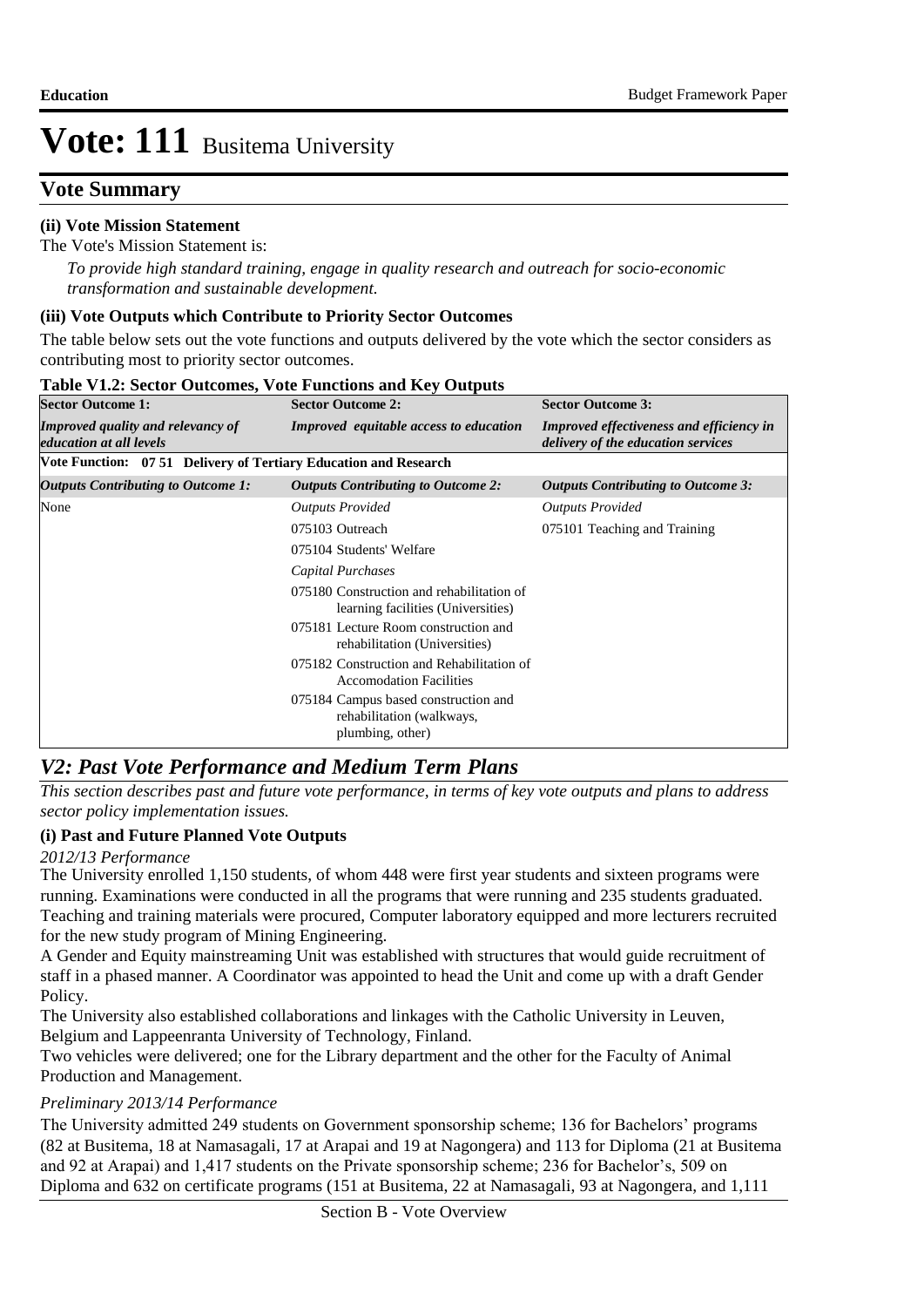## **Vote Summary**

at Arapai)

The University also rolled out Mbale campus (School of Health Sciences) with an enrolment of 60 students (20 students on Government scheme and 60 students on Private scheme)

Funding for the School of UGX 1.0bn was secured through the MTEF ceilings for the FY 2013/2014. The University continues to conduct tests, semester examinations, recess term activities, study trips and industrial placements for all Engineering students and school practice for the students of Faculty of Science and Education, Nagongera campus. Teaching materials, Text books and e-resources were provided to facilitate teaching and learning of students.

As a result of the above, a total of 667 students graduated; 494 of whom were male while 173 were female. (131 at Busitema, 95 at Nagongera, 402 at Arapai and 39 Namasagali)

The Research and publications committee will continue to organize conferences and workshops, engage staff in research proposal writing and also train them in publications skills. Establish collaborations and linkages; both nationally and internationally in areas of Agriculture, Environment, Water, Mining and Health Services.

Tree planting activities would continue to happen, establishment of a botanical garden done and farmers trained in conjunction with the NAADS program.

Students' welfare would continue to be supported; students' accommodation and feeding at UGX 4,500 per day for 308 days, 70 of which were for recess term activities. Faculty requirements would be provided as well as, health and Sports facilities and spiritual services.

Staff salaries and wages paid on time, Council activities facilitated and recruitment of core staff done. The process to procure a vehicle each for the offices of the Vice Chancellor, Deputy Vice Chancellor and University Secretary's department was started and in advanced stages, an ID unit UGX 30M, a photocopier at UGX 50m, 10 solar panels at 100m, backbone, LAN, and hot spots at UGX 170m and Furniture at UGX 95m..

| Vote, Vote Function<br><b>Key Output</b>                        | <b>Approved Budget and</b><br><b>Planned outputs</b>                                                                                                                     |                                  | 2013/14<br><b>Spending and Outputs</b><br><b>Achieved by End Dec</b>                                                                       |                                 | 2014/15<br><b>Proposed Budget and</b><br><b>Planned Outputs</b>                                                                                                          |       |
|-----------------------------------------------------------------|--------------------------------------------------------------------------------------------------------------------------------------------------------------------------|----------------------------------|--------------------------------------------------------------------------------------------------------------------------------------------|---------------------------------|--------------------------------------------------------------------------------------------------------------------------------------------------------------------------|-------|
| <b>Vote: 111 Busitema University</b>                            |                                                                                                                                                                          |                                  |                                                                                                                                            |                                 |                                                                                                                                                                          |       |
| Vote Function: 0751 Delivery of Tertiary Education and Research |                                                                                                                                                                          |                                  |                                                                                                                                            |                                 |                                                                                                                                                                          |       |
| Output: 075101                                                  | <b>Teaching and Training</b>                                                                                                                                             |                                  |                                                                                                                                            |                                 |                                                                                                                                                                          |       |
| Description of Outputs:                                         | To teach and train 1,093<br>teaching materials, conduct<br>recess term activities and<br>conduct tests and semester<br>examinations.                                     | students, to continue to procure | Admitted students, Taught<br>1,003s, students, procured<br>assorted teaching materials,<br>Conducted recess term<br>graduated 667students: | activities, tested students and | To teach and train 1,093<br>students, to continue to procure<br>teaching materials, conduct<br>recess term activities and<br>conduct tests and semester<br>examinations. |       |
| Performance Indicators:                                         |                                                                                                                                                                          |                                  |                                                                                                                                            |                                 |                                                                                                                                                                          |       |
| No. of students graduating                                      | 304                                                                                                                                                                      |                                  | 304                                                                                                                                        |                                 | 667                                                                                                                                                                      |       |
| No. of academic programmes 16<br>offered                        |                                                                                                                                                                          |                                  | 15                                                                                                                                         |                                 | 16                                                                                                                                                                       |       |
| Output Cost: UShs Bn:                                           |                                                                                                                                                                          | 4.814                            | $UShs$ $Bn$ :                                                                                                                              | 1.091                           | <b>UShs Bn:</b>                                                                                                                                                          | 4.061 |
| Output: 075103                                                  | <b>Outreach</b>                                                                                                                                                          |                                  |                                                                                                                                            |                                 |                                                                                                                                                                          |       |
| <b>Description of Outputs:</b>                                  | To continue with training of<br>farmers in best practices,<br>organise HIV/AIDS<br>sensitisation workshops and<br>Outreach meetings with the<br>neighboring communities. |                                  | Farmers trained in best<br>practices, HIV/AIDS<br>sensitization worksho.ps<br>organized, and Out reach<br>meetings done                    |                                 | To continue with training of<br>farmers in best practices,<br>organise HIV/AIDS<br>sensitisation workshops and<br>Outreach meetings with the<br>neighboring communities. |       |
| Output Cost: UShs Bn:                                           |                                                                                                                                                                          | 0.117                            | $UShs Bn$ :                                                                                                                                | 0.028                           | <b>UShs Bn:</b>                                                                                                                                                          | 0.143 |
| Output: 075104                                                  | <b>Students' Welfare</b>                                                                                                                                                 |                                  |                                                                                                                                            |                                 |                                                                                                                                                                          |       |

## **Table V2.1: Past and 201/12 Key Vote Outputs\***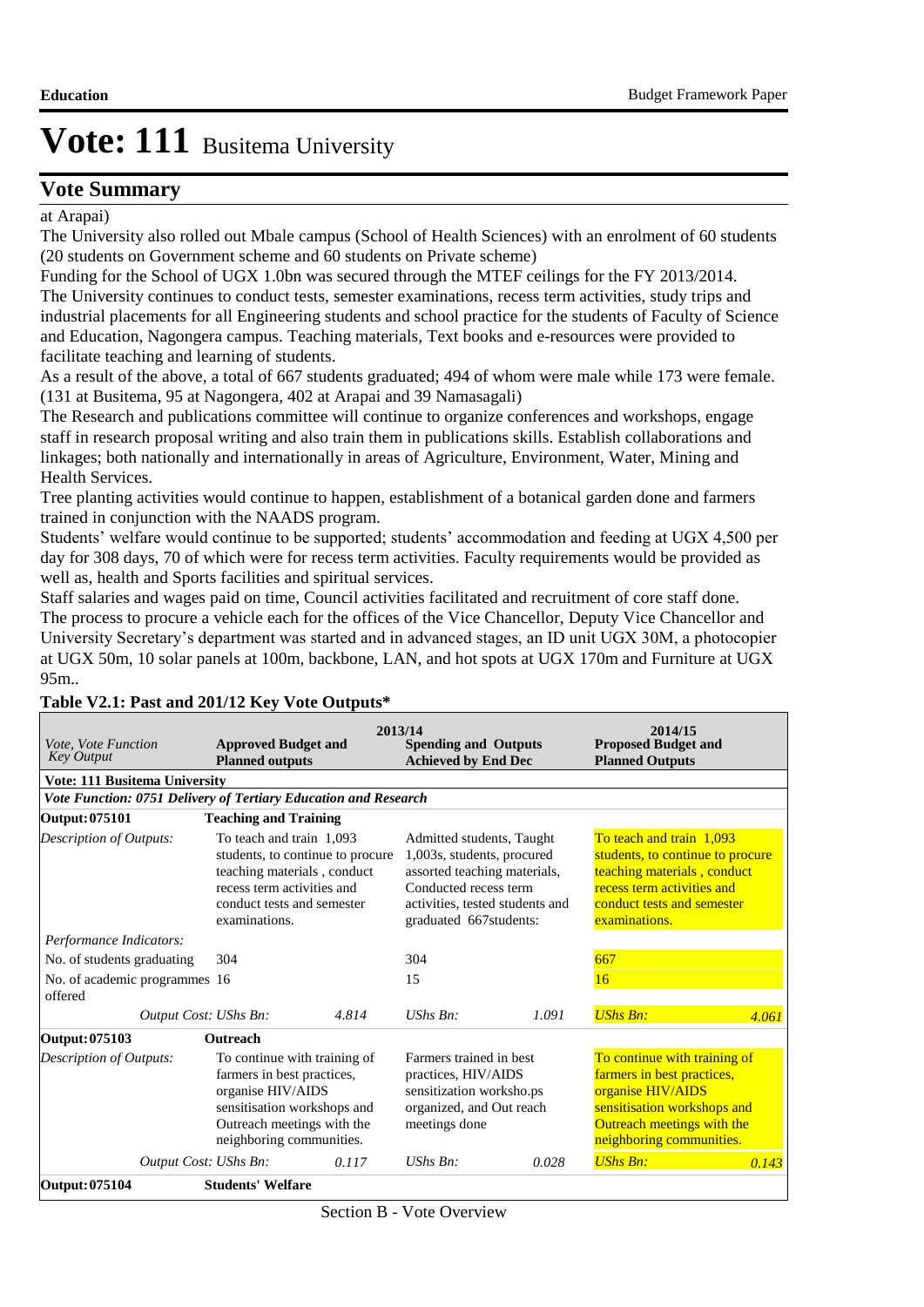## **Vote Summary**

| <i>Vote, Vote Function</i><br><b>Key Output</b> | <b>Approved Budget and</b><br><b>Planned outputs</b>                                                                                                                        |       | 2013/14<br><b>Spending and Outputs</b><br><b>Achieved by End Dec</b>                                                |       | 2014/15<br><b>Proposed Budget and</b><br><b>Planned Outputs</b>                                                                                                             |        |
|-------------------------------------------------|-----------------------------------------------------------------------------------------------------------------------------------------------------------------------------|-------|---------------------------------------------------------------------------------------------------------------------|-------|-----------------------------------------------------------------------------------------------------------------------------------------------------------------------------|--------|
| Description of Outputs:                         | To pay living allowances to<br>1,093 students, acquisition of<br>teaching materials, conduct<br>recess term activities and<br>provision of health and sports<br>facilities. |       | Students' feedtions and<br>Accommodation allowances<br>paid health and Sports facilities<br>provided and maitained. |       | To pay living allowances to<br>1,093 students, acquisition of<br>teaching materials, conduct<br>recess term activities and<br>provision of health and sports<br>facilities. |        |
| Performance Indicators:                         |                                                                                                                                                                             |       |                                                                                                                     |       |                                                                                                                                                                             |        |
| No. of Students' Welfare<br>supported.          | 1.093                                                                                                                                                                       |       | 1.003                                                                                                               |       | 1093                                                                                                                                                                        |        |
| Output Cost: UShs Bn:                           |                                                                                                                                                                             | 4.589 | UShs $Bn$ :                                                                                                         | 0.858 | $UShs Bn$ :                                                                                                                                                                 | 4.991  |
| <b>Vote Function Cost</b>                       | $UShs Bn$ :                                                                                                                                                                 |       | 17.673 UShs Bn:                                                                                                     |       | 7.192 <mark>UShs Bn:</mark>                                                                                                                                                 | 18.493 |
| <b>Cost of Vote Services:</b>                   | UShs $Bn$ :                                                                                                                                                                 |       | $17.173$ UShs Bn:                                                                                                   |       | 7.192 <mark>UShs Bn:</mark>                                                                                                                                                 | 18.493 |

*\* Excluding Taxes and Arrears*

## *2014/15 Planned Outputs*

The University plans to admit 170 students on Government sponsorship scheme (18 at Arapai, 96 at Busitema, 18 at Nagongera, 18 at Namasagali and 20 at Mbale). Also plans to admit 902 students on the Private scheme (516 at Arapai, 163 at Busitema, 125 at Nagongera and 78 at Namasagali) 302 students will graduate; (93 at Arapai, 118 at Busitema, 56 at Nagongera and 35 at Namasagali) campuses.

Teaching and training of student (procurement of teaching materials, conduct tests, semester examinations and payment of part-time teaching allowances)

The University will continue to organize and conduct tests and semester examinations, recess term activities, study trips and industrial Placements for students of all Engineering programs and School practice for the students of Faculty of Science and Education.

Students' Welfare (to support students with accommodation and feeding allowances at the rate of UGX 4,500 per day for 308 days, 70 of which will be for recess term activities, Faculty allowances at an average rate of UGX 250,000 per student per annum.

To provide students with well maintained and stocked health and sports facilities.

Research and Outreach activities will continue to be conducted in all campuses of the University.

The University will continue to support students with living allowances

The University will continue to establish collaborations and linkages while strengthening the existing ones.

The other planned outputs include the following:

i. Completion of a lecture block at Nagongera campus at UGX 100 million.

ii.Rehabilitation of the water system at Busitema campus at UGX 100 million

iii. Procurement of a Tractor for Busitema campus at UGX 100 million

iv. Procurement of one vehicle for Busitema campus at UGX 130 million.

v. Construction of a lecture block complex at Mbale campus – Phase 1 to cost UGX 217,521,000.

vi. Rehabilitation of power system at Busitema campus at UGX 130 million.

vii. Renovation of one House at Arapai at UGX 50 million.

viii.Installation of ICT backbone, LAN, WAN and Hot spots at UGX 150 million.

ix. Setting up a fish incubation centre at Namasagali campus at UGX 100 million.

### **Table V2.2: Past and Medum Term Key Vote Output Indicators\***

| <i>Vote Function Key Output</i> |          | 2013/14  |                   | <b>MTEF Projections</b> |         |         |
|---------------------------------|----------|----------|-------------------|-------------------------|---------|---------|
|                                 | 2012/13  | Approved | <b>Outturn by</b> |                         |         |         |
| Indicators and Costs:           | Outturn. | Plan     | <b>End Dec</b>    | 2014/15                 | 2015/16 | 2016/17 |
|                                 |          |          |                   |                         |         |         |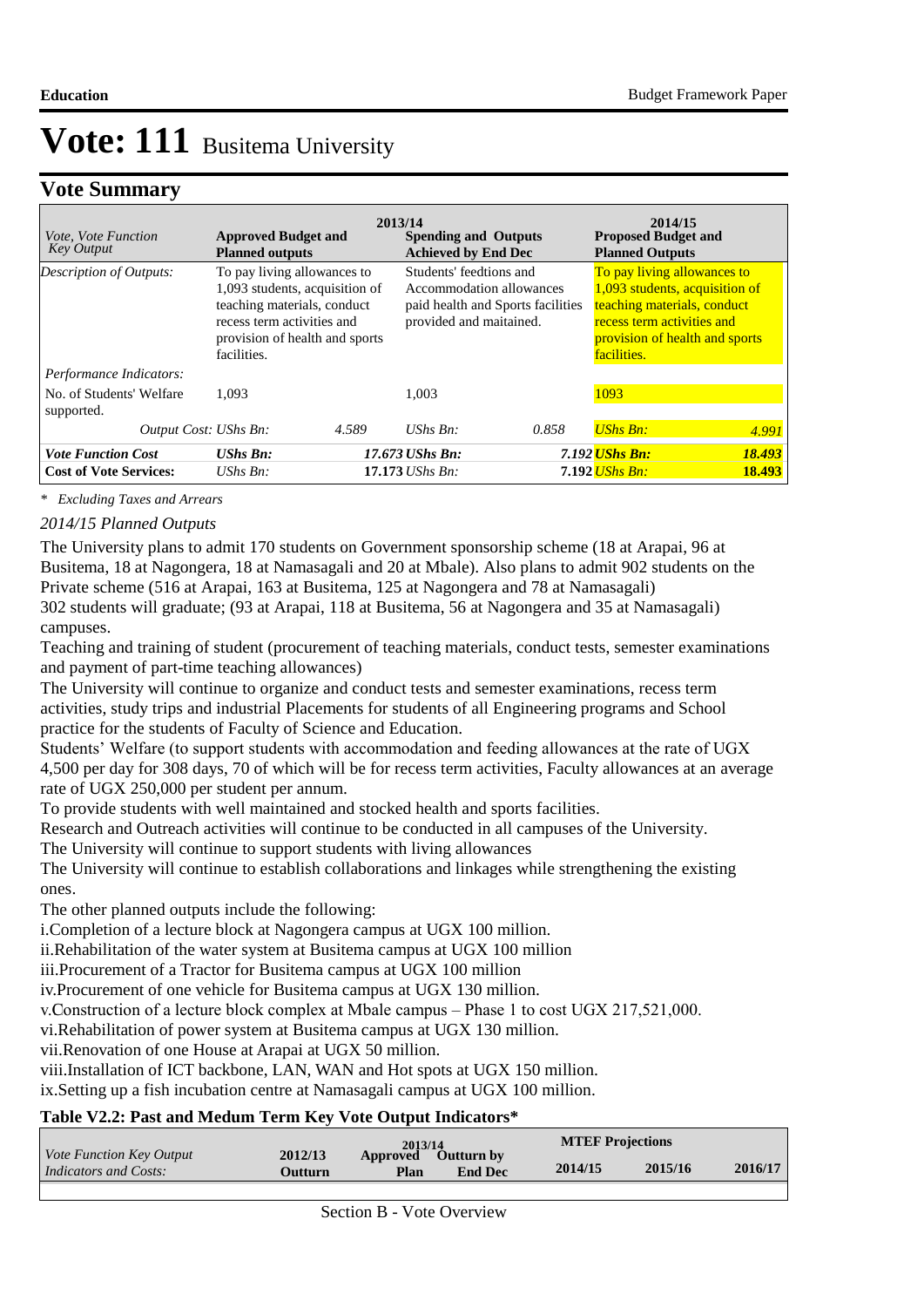# **Vote Summary**

|                                                                |                    | 2013/14          |                              |                | <b>MTEF Projections</b> |                  |  |
|----------------------------------------------------------------|--------------------|------------------|------------------------------|----------------|-------------------------|------------------|--|
| Vote Function Key Output<br><b>Indicators and Costs:</b>       | 2012/13<br>Outturn | Approved<br>Plan | Outturn by<br><b>End Dec</b> | 2014/15        | 2015/16                 | 2016/17          |  |
|                                                                |                    |                  |                              |                |                         |                  |  |
| <b>Vote: 111 Busitema University</b>                           |                    |                  |                              |                |                         |                  |  |
| Vote Function:0751 Delivery of Tertiary Education and Research |                    |                  |                              |                |                         |                  |  |
| No. of academic programmes offered                             |                    | 16               | 15                           | 16             | 16                      | 18               |  |
| No. of students graduating                                     |                    | 304              | 304                          | 667            | 667                     | 667              |  |
| No. of Students' Welfare supported.                            |                    | 1,093            | 1,003                        | 1093           | 1093                    |                  |  |
| No. of computer rooms constructed                              |                    | $\theta$         | 0                            | 0              | $\Omega$                | $\mathbf{0}$     |  |
| No. of computer rooms rehabilitated                            |                    | $\Omega$         | 0                            |                | $\Omega$                | $\mathbf{0}$     |  |
| No. of Libraries Constructed                                   |                    | 0                | 0                            |                | $\Omega$                |                  |  |
| No. of Libraries Rehabilitated                                 |                    | $\mathbf{0}$     | $\theta$                     |                | $\Omega$                |                  |  |
| No. of Science blocks/Laboratories                             |                    | $\Omega$         | $\theta$                     | $\Omega$       | $\Omega$                |                  |  |
| constructed                                                    |                    |                  |                              |                |                         |                  |  |
| No. of Science blocks/Laboratories<br>rehabilitated            |                    | $\theta$         | $\overline{0}$               | $\overline{0}$ | $\Omega$                |                  |  |
| No. of lecture rooms constructed                               |                    | 4                | 0                            | $\overline{0}$ | $\mathbf{0}$            | $\mathbf{0}$     |  |
| No. of lecture rooms rehabilitated                             |                    | $\mathbf{0}$     | $\Omega$                     |                | $\Omega$                | $\boldsymbol{0}$ |  |
| No. of residential staff houses                                |                    | $\mathbf{0}$     | $\Omega$                     | $\Omega$       | $\Omega$                | $\overline{0}$   |  |
| constructed                                                    |                    |                  |                              |                |                         |                  |  |
| No. of residential staff houses<br>rehabilitated               |                    | 6                | $\overline{0}$               | $\overline{0}$ | $\mathbf{0}$            | $\overline{0}$   |  |
| No. of student dormatories                                     |                    | $\theta$         | $\theta$                     | $\overline{0}$ | $\Omega$                |                  |  |
| constructed                                                    |                    |                  |                              |                |                         |                  |  |
| No. of student dormatories                                     |                    | $\mathbf{0}$     | $\overline{0}$               | $\overline{0}$ | $\mathbf{0}$            |                  |  |
| rehabilitated                                                  |                    |                  |                              |                |                         |                  |  |
| No. of campus based infrastructure                             |                    | 15               | 3                            | 15             | 15                      |                  |  |
| developments undertaken                                        |                    |                  |                              |                |                         |                  |  |
| <b>Vote Function Cost (UShs bn)</b>                            | 13.222             | 17.173           | 7.192                        | 18.493         | 18.320                  | 22.271           |  |
| <b>Cost of Vote Services (UShs Bn)</b>                         | 13.222             | 17.173           | 7.192                        | 18.493         | 18.320                  | 22.271           |  |

### *Medium Term Plans*

 Roll out new campuses of Pallisa and Kaliro, establishmeant of water sources, maintenance of the Sports Centre and establishment of a Science and Induetrial park at Busitema Campus.

### **(ii) Efficiency of Vote Budget Allocations**

The University has made some milestones in harmonizing academic programs to reduce duplication by having regular curricula reviews also evaluation of teaching loads. Other measures include installation of shared printers at all campuses, use of logbooks, out sourcing of cleaning services, use of fuel cards, fabrication of furniture in the mechanical workshop and servicing of the University vehicles at the University service bay.

### **Table V2.3: Allocations to Key Sector and Service Delivery Outputs over the Medium Term**

|                                 | $(i)$ Allocation (Shs Bn) |                                 |      |      | $(ii)$ % Vote Budget |           |                                 |       |
|---------------------------------|---------------------------|---------------------------------|------|------|----------------------|-----------|---------------------------------|-------|
| <b>Billion Uganda Shillings</b> |                           | 2013/14 2014/15 2015/16 2016/17 |      |      |                      |           | 2013/14 2014/15 2015/16 2016/17 |       |
| <b>Key Sector</b>               | 9.5                       | 9.2                             | 10.7 | 10.8 | $55.4\%$             | $49.7\%$  | 58.2%                           | 48.5% |
| Service Delivery                | 9.5                       | 9.2                             | 10.7 | 10.8 | $55.4\%$             | $-49.7\%$ | 58.2%                           | 48.5% |

### **Table V2.4: Key Unit Costs of Services Provided and Services Funded (Shs '000)**

| Actual<br>2012/13 | <b>Planned</b><br>2013/14 | <b>Actual</b><br>by Sept | <b>Proposed</b><br>2014/15                                     | <b>Costing Assumptions and Reasons for</b><br>any Changes and Variations from Plan |
|-------------------|---------------------------|--------------------------|----------------------------------------------------------------|------------------------------------------------------------------------------------|
|                   |                           |                          |                                                                |                                                                                    |
|                   |                           |                          |                                                                |                                                                                    |
| 50,000,000        | 74.416.667                |                          |                                                                | Electricity, Water, telephones, finance                                            |
|                   |                           |                          |                                                                |                                                                                    |
|                   |                           |                          | Vote Function:0751 Delivery of Tertiary Education and Research | Section B - Vote Overview                                                          |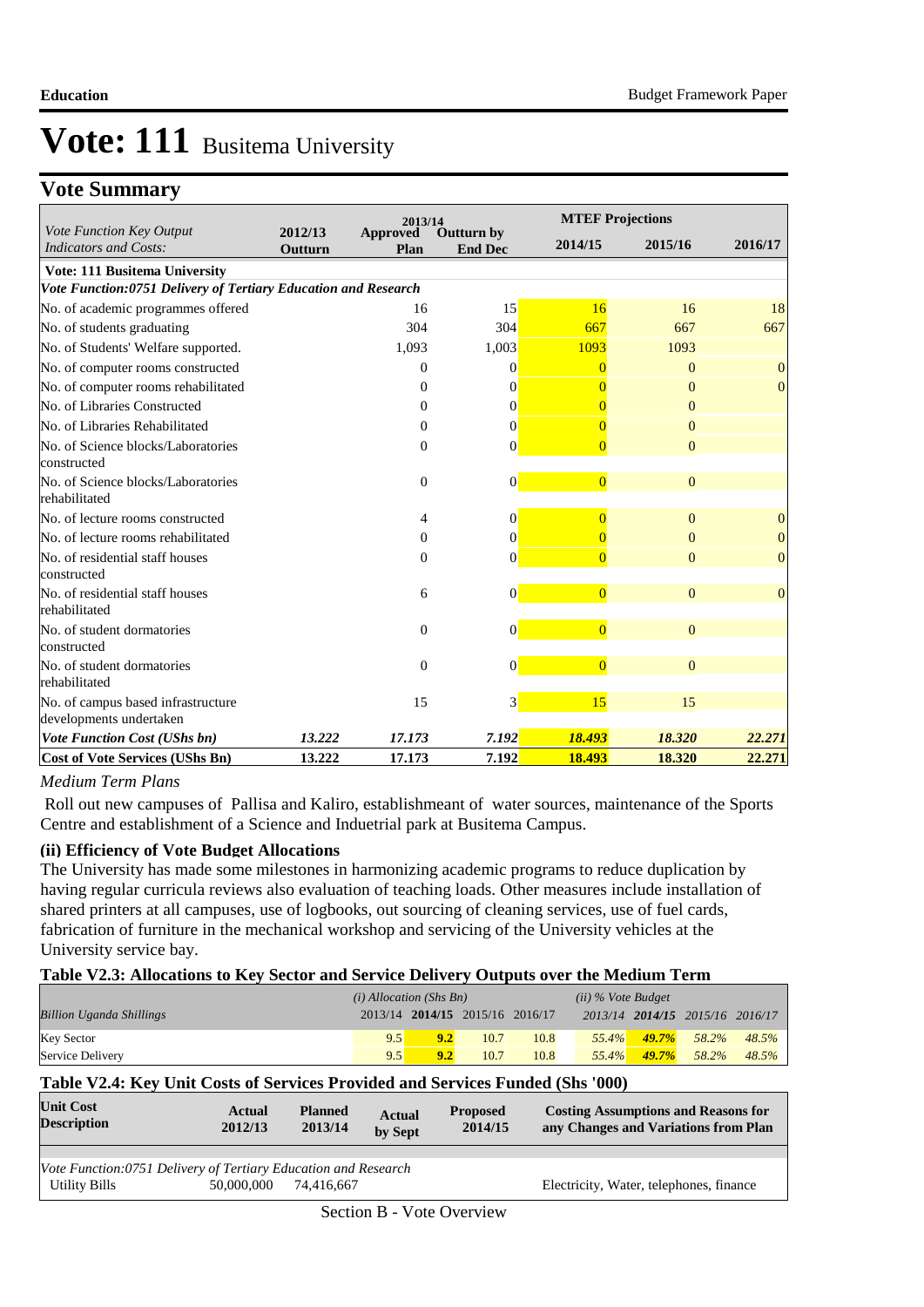# **Vote Summary**

| <b>Unit Cost</b><br><b>Description</b>                                 | Actual<br>2012/13 | <b>Planned</b><br>2013/14 | Actual<br>by Sept | <b>Proposed</b><br>2014/15 | <b>Costing Assumptions and Reasons for</b><br>any Changes and Variations from Plan                                                   |
|------------------------------------------------------------------------|-------------------|---------------------------|-------------------|----------------------------|--------------------------------------------------------------------------------------------------------------------------------------|
|                                                                        |                   |                           |                   |                            |                                                                                                                                      |
|                                                                        |                   |                           |                   |                            | costs, internet services, building repairs<br>and maintainance, motor vehicle running<br>costs, travel costs and related allowances. |
| Feeding and<br>accommodation<br>Allowances for<br>Government Students. | 1.687.266         | 1.685.270                 |                   | $\Omega$                   | This is the total number of Government<br>supported students                                                                         |
| 1093                                                                   | 24,419,735        | 22,140,560                |                   |                            | Basic salaries, other employee<br>allowances, NSSF, PAYE, gratuity<br>contributions, benefits, extra workload.                       |

#### **(iii) Vote Investment Plans**

The University has limited sources of funding especially for capital purchses. The only source is GoU funding which has stagnated at Ushs 1b only. Given our model, there is not much this can do.

#### **Table V2.5: Allocations to Capital Investment over the Medium Term**

|                                           | $(i)$ Allocation (Shs Bn) |      |                                 |      | $(ii)$ % Vote Budget |       |                                 |          |
|-------------------------------------------|---------------------------|------|---------------------------------|------|----------------------|-------|---------------------------------|----------|
| <b>Billion Uganda Shillings</b>           |                           |      | 2013/14 2014/15 2015/16 2016/17 |      |                      |       | 2013/14 2014/15 2015/16 2016/17 |          |
| Consumption Expendture (Outputs Provided) | 15.6                      | 16.9 | 16.6                            | 16.9 | $91.0\%$             | 91.6% | 90.5%                           | $75.7\%$ |
| Investment (Capital Purchases)            | 1.6                       | 1.6  |                                 | 5.4  | $9.0\%$              | 8.4%  | 9.5%                            | 24.3%    |
| <b>Grand Total</b>                        | 17.2                      | 18.5 | 18.3                            | 22.3 | $100.0\%$            |       | $100.0\%$ $100.0\%$ $100.0\%$   |          |

The University's total envelope for capital purhases is only Ushs 1b, therefore, this is Not Applicable.

#### **Table V2.6: Major Capital Investments**

| <b>Project, Programme</b>                                                                   | 2013/14                                                                                                                                                                                                                                                                            |                                                                                                                                            |                                                                                                                                                                                                                                                                                                                   |  |
|---------------------------------------------------------------------------------------------|------------------------------------------------------------------------------------------------------------------------------------------------------------------------------------------------------------------------------------------------------------------------------------|--------------------------------------------------------------------------------------------------------------------------------------------|-------------------------------------------------------------------------------------------------------------------------------------------------------------------------------------------------------------------------------------------------------------------------------------------------------------------|--|
| <b>Vote Function Output</b><br><b>UShs Thousand</b>                                         | <b>Approved Budget, Planned</b><br><b>Outputs (Quantity and Location)</b>                                                                                                                                                                                                          | <b>Actual Expenditure and</b><br><b>Outputs by September</b><br>(Quantity and Location)                                                    | <b>Proposed Budget, Planned</b><br><b>Outputs (Quantity and Location)</b>                                                                                                                                                                                                                                         |  |
| Project 1057 Busitema University Infrastructure Dev't                                       |                                                                                                                                                                                                                                                                                    |                                                                                                                                            |                                                                                                                                                                                                                                                                                                                   |  |
| 075172 Government<br><b>Buildings and</b><br><b>Administrative</b><br><b>Infrastructure</b> | UGX 300m to start construction<br>of a 2-storey lecture block at<br>Busitema campus, UGX 50m to<br>rehabilitate one (1) staff houses<br>at Busitema campus and turn<br>them into offices and UGX<br>100m to do preparatory<br>work(renovations) at<br>Mbalecampus.(rehabilitation) | Consultancy services for<br>designing structures done under<br>ADBy funding and payment to<br>be done during the 2nd Quarter<br>of the FY. | - Construction of a lecture block<br>complex at Mbale phase 1 at<br>UShs 217,521,000, Completion<br>of a lecture block at Nagongera<br>campus at Ushs 100m,<br>Renovation of a house at Arapai<br>campus at UShs 50m and<br>Rehabilitation of both Water<br>and Power systems at Busitema<br>campus at Ushs 230m. |  |
| <b>Total</b>                                                                                | 450,000                                                                                                                                                                                                                                                                            | 50,000                                                                                                                                     | 697,521                                                                                                                                                                                                                                                                                                           |  |
| <b>GoU</b> Development                                                                      | 350,000                                                                                                                                                                                                                                                                            | 50,000                                                                                                                                     | 597,521                                                                                                                                                                                                                                                                                                           |  |
| <b>External Financing</b>                                                                   | 0                                                                                                                                                                                                                                                                                  | 0                                                                                                                                          | $\theta$                                                                                                                                                                                                                                                                                                          |  |
| <b>NTR</b>                                                                                  | 100,000                                                                                                                                                                                                                                                                            | $\theta$                                                                                                                                   | 100,000                                                                                                                                                                                                                                                                                                           |  |
| 075176 Purchase of Office<br>and ICT Equipment,<br>including Software                       | - ICT equipment including a<br>software acquired (80computers)<br>-Internet Service subscription<br>$(annua)$ .<br>-Local Area Network (LAN)                                                                                                                                       | None                                                                                                                                       | Installation of ICT backbone,<br>establishment of LAN, WAN,<br>Hot spots at Ushs 150.                                                                                                                                                                                                                             |  |
| <b>Total</b>                                                                                | 545,000                                                                                                                                                                                                                                                                            | 13,853                                                                                                                                     | 525,000                                                                                                                                                                                                                                                                                                           |  |
| <b>GoU</b> Development                                                                      | 170,000                                                                                                                                                                                                                                                                            | 13,853                                                                                                                                     | 150,000                                                                                                                                                                                                                                                                                                           |  |
| <b>External Financing</b>                                                                   | 0                                                                                                                                                                                                                                                                                  | 0                                                                                                                                          | 0                                                                                                                                                                                                                                                                                                                 |  |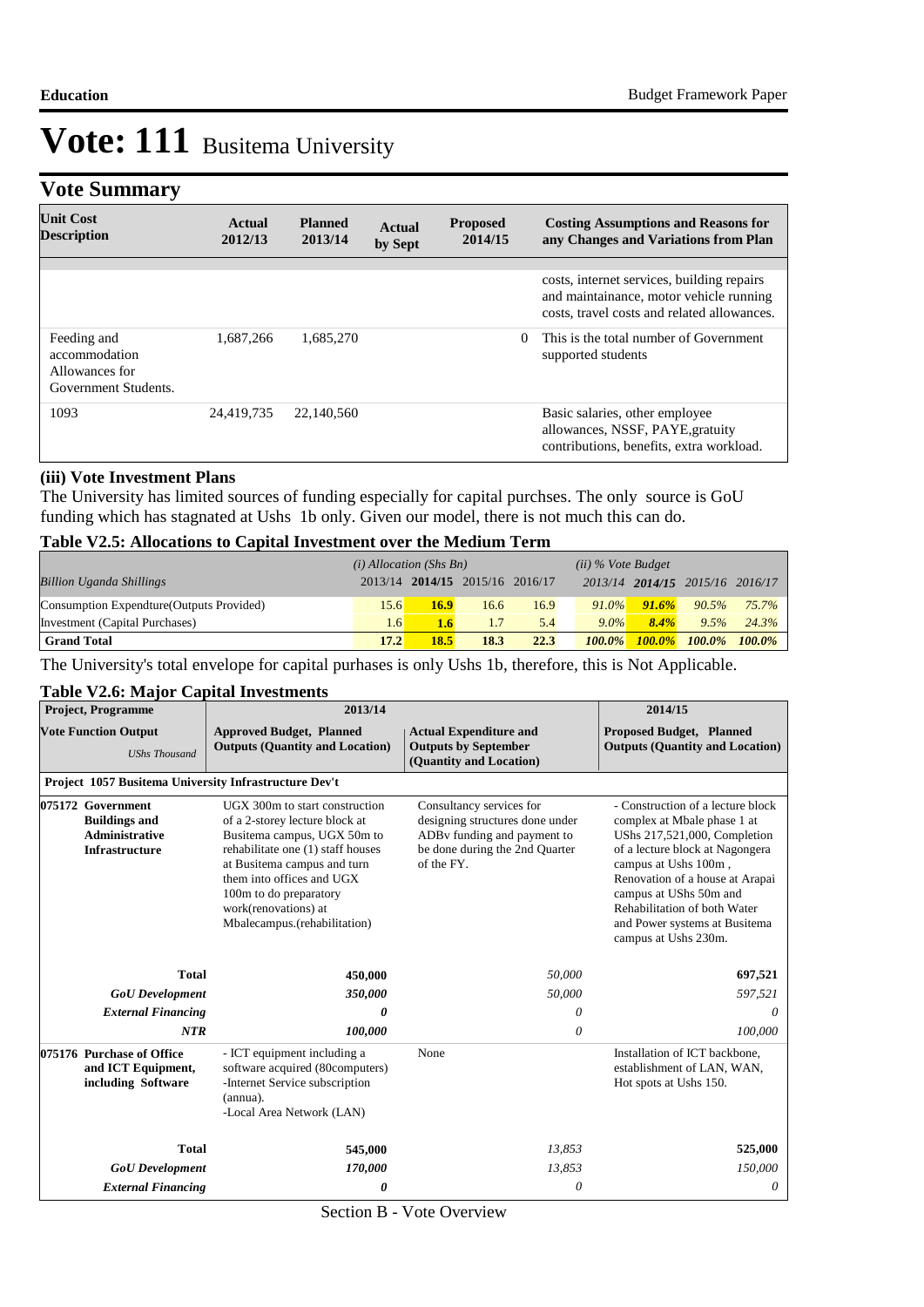# **Vote Summary**

| <b>Project, Programme</b>                           | 2013/14                                                                   |                                                                                         | 2014/15                                                                   |
|-----------------------------------------------------|---------------------------------------------------------------------------|-----------------------------------------------------------------------------------------|---------------------------------------------------------------------------|
| <b>Vote Function Output</b><br><b>UShs Thousand</b> | <b>Approved Budget, Planned</b><br><b>Outputs (Quantity and Location)</b> | <b>Actual Expenditure and</b><br><b>Outputs by September</b><br>(Quantity and Location) | <b>Proposed Budget, Planned</b><br><b>Outputs (Quantity and Location)</b> |
| NTR                                                 | 375.000                                                                   |                                                                                         | 375,000                                                                   |

## **(iv) Vote Actions to improve Priority Sector Outomes**

Inadequate Funding

• Lobby government for increased budgetary support.

• Widen A.I.A collection base.

• Attract donor funding.

Understaffing in the teaching staff establishment.

• Attract and retain staff at senior levels by offering competitive salaries and other fringe benefits.

• Build capacity by training staff at lower levels to gain promotion.

Multi – campus Model

• To build and improve on ICT infrastructure for teaching, management and communication purposes and decentralization of operations.

#### **Table V2.7: Priority Vote Actions to Improve Sector Performance**

| 2013/14 Planned Actions:                                                                                                                      | 2013/14 Actions by Sept:                                                                                   | 2014/15 Planned Actions:                                                                      | <b>MT Strategy:</b>                                                                                                                            |  |  |
|-----------------------------------------------------------------------------------------------------------------------------------------------|------------------------------------------------------------------------------------------------------------|-----------------------------------------------------------------------------------------------|------------------------------------------------------------------------------------------------------------------------------------------------|--|--|
|                                                                                                                                               | Sector Outcome 1: Improved quality and relevancy of education at all levels                                |                                                                                               |                                                                                                                                                |  |  |
|                                                                                                                                               | Vote Function: 07.51 Delivery of Tertiary Education and Research                                           |                                                                                               |                                                                                                                                                |  |  |
| VF Performance Issue:                                                                                                                         | Inadequate funding in areas such as Reasearch and Capital development (ICT, Buildings,<br>Equipment, etc.) |                                                                                               |                                                                                                                                                |  |  |
| To widen the base for the<br>increased collection of<br><b>Internally Generated Funds</b><br>(IGF) to support the GoU<br>budgetary provisions | Increased collection Internally<br>Generated Funds.                                                        | Widen the dase for A.I.A<br>collection                                                        | Capital development plans<br>(proposals) to be submitted to<br>the MOES to help<br>Government identify<br>development partners for<br>funding. |  |  |
|                                                                                                                                               | Sector Outcome 3: Improved effectiveness and efficiency in delivery of the education services              |                                                                                               |                                                                                                                                                |  |  |
|                                                                                                                                               | Vote Function: 07 51 Delivery of Tertiary Education and Research                                           |                                                                                               |                                                                                                                                                |  |  |
| <b>VF Performance Issue:</b>                                                                                                                  | Multi-campus model <i>i.e</i> various campuses spread across the region.                                   |                                                                                               |                                                                                                                                                |  |  |
| To build and improve on ICT<br>infrastructure for teaching,<br>management and                                                                 | Not much was done in the area<br>of ICT Infrastructure during<br>the 1st Quarter.                          | <b>Build ICT infrastructure for</b><br>communication, management<br>and teaching.             | To instal Wide Area Network<br>(WAN) and dcentralise<br>operations functions.                                                                  |  |  |
| communication purposes                                                                                                                        |                                                                                                            |                                                                                               |                                                                                                                                                |  |  |
| <b>VF Performance Issue:</b>                                                                                                                  | Understaffing especially at senior levels.                                                                 |                                                                                               |                                                                                                                                                |  |  |
| To attract staff at senior levels<br>by offering competitive<br>salaries (enhanced) and other                                                 | Advertised and received<br>applications for senior<br>positions in the teaching staff                      | To attract staff at senior levels<br>by offering competitive<br>salaries (enhanced) and other | To build capacitgy by training<br>staff at lower levels to gain<br>promotion.                                                                  |  |  |
| fringe benefits.                                                                                                                              | establishment.                                                                                             | fringe benefits.                                                                              |                                                                                                                                                |  |  |

# *V3 Proposed Budget Allocations for 2014/15 and the Medium Term*

*This section sets out the proposed vote budget allocations for 2014/15 and the medium term, including major areas of expenditures and any notable changes in allocations.* 

## **Table V3.1: Past Outturns and Medium Term Projections by Vote Function\***

|                               |                           | 2013/14 |                                           | <b>MTEF Budget Projections</b> |         |         |
|-------------------------------|---------------------------|---------|-------------------------------------------|--------------------------------|---------|---------|
|                               | 2012/13<br><b>Outturn</b> | Appr.   | <b>Spent by</b><br><b>Budget</b> End Sept | 2014/15                        | 2015/16 | 2016/17 |
| Vote: 111 Busitema University |                           |         |                                           |                                |         |         |
|                               |                           |         |                                           |                                |         |         |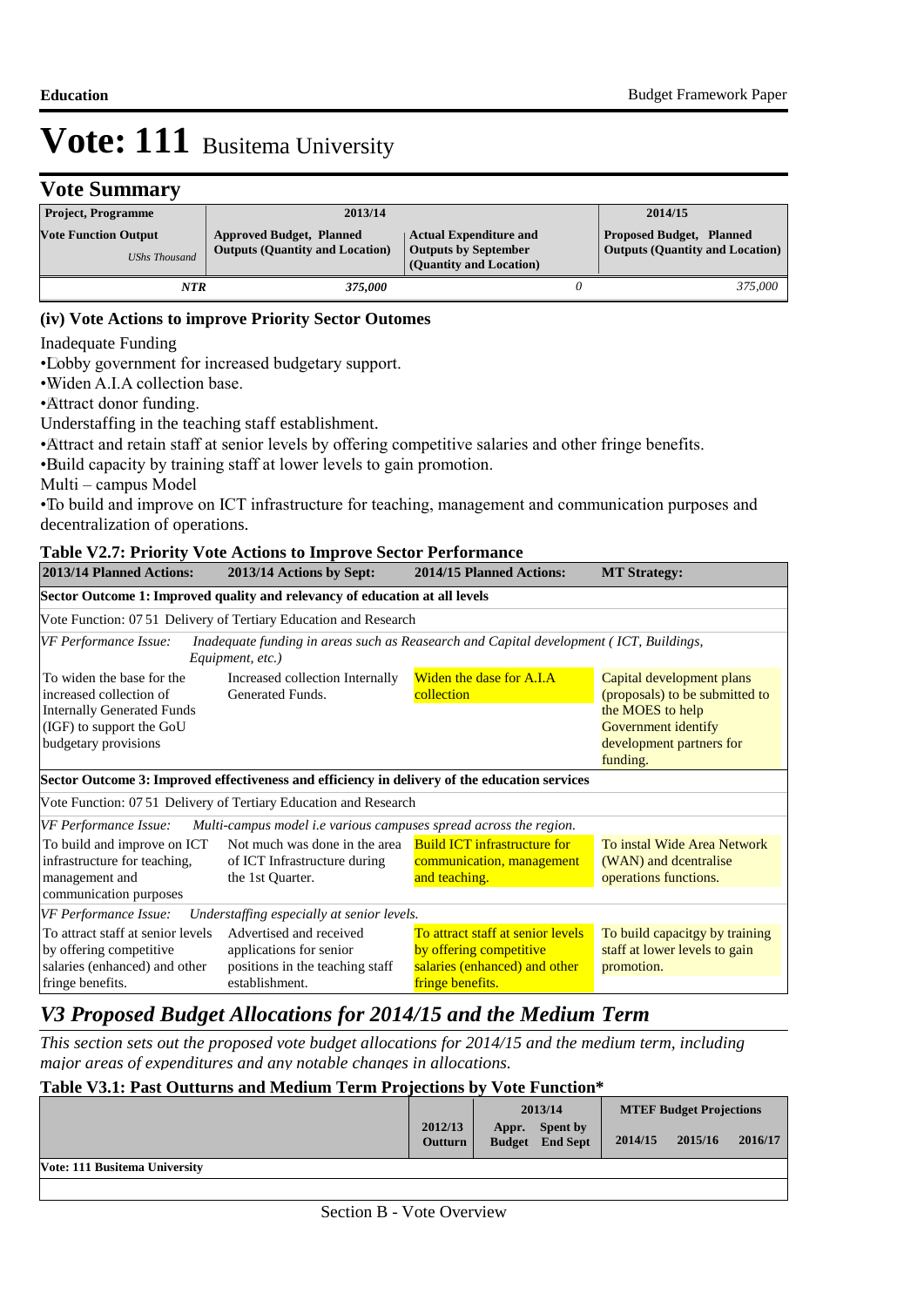## **Vote Summary**

|                                                  |                           | 2013/14                |                                    | <b>MTEF Budget Projections</b> |         |         |
|--------------------------------------------------|---------------------------|------------------------|------------------------------------|--------------------------------|---------|---------|
|                                                  | 2012/13<br><b>Outturn</b> | Appr.<br><b>Budget</b> | <b>Spent by</b><br><b>End Sept</b> | 2014/15                        | 2015/16 | 2016/17 |
| 0751 Delivery of Tertiary Education and Research | 13.222                    | 17.173                 | 3.437                              | 18.493                         | 18.320  | 22.271  |
| <b>Total for Vote:</b>                           | 13.222                    | 17.173                 | 3.437                              | 18.493                         | 18.320  | 22,271  |

## **(i) The Total Budget over the Medium Term**

2014/2015 - C=1.078bn; NWR = 6.987bn; W=6.908bn, 2013/2014 - C=1.078bn; NWR = 6.987bn; W=6.908bn

## **(ii) The major expenditure allocations in the Vote for 2014/15**

Supporting students in their pursuit of academic excellence by way of providing for their accommodation, feedng and procurement of teaching materials and field attachments.The major cost drivers for the university are students, these determine the staffing levels. In terms of allocation, Students' Welfare accounts for 33%, teaching and learning takes 20% of Non wage recurrent resources, while administration and support services will account for 44%.

## **(iii) The major planned changes in resource allocations within the Vote for 2014/15**

### **Table V3.2: Key Changes in Vote Resource Allocation**

|                 |                                                                |                                             | <b>Changes in Budget Allocations and Outputs from 2013/14 Planned Levels:</b> |          | <b>Justification for proposed Changes in</b> |  |  |  |  |
|-----------------|----------------------------------------------------------------|---------------------------------------------|-------------------------------------------------------------------------------|----------|----------------------------------------------|--|--|--|--|
|                 | 2014/15                                                        |                                             | 2015/16                                                                       | 2016/17  | <b>Expenditure and Outputs</b>               |  |  |  |  |
|                 | Vote Function:0701 Delivery of Tertiary Education and Research |                                             |                                                                               |          |                                              |  |  |  |  |
| Output:         |                                                                | 0751 01 Teaching and Training               |                                                                               |          |                                              |  |  |  |  |
| <b>UShs Bn:</b> |                                                                | $-0.753$ UShs Bn:                           | $-0.314$ UShs Bn:                                                             | $-0.314$ |                                              |  |  |  |  |
| Output:         | 0751 04 Students' Welfare                                      |                                             |                                                                               |          |                                              |  |  |  |  |
| <b>UShs Bn:</b> |                                                                | $0.401$ UShs Bn:                            | $1.075$ UShs Bn:                                                              | 1.061    |                                              |  |  |  |  |
| Output:         |                                                                | 0751 05 Administration and Support Services |                                                                               |          |                                              |  |  |  |  |
| <b>UShs Bn:</b> |                                                                | $1.566$ UShs Bn:                            | $-0.492$ UShs Bn:                                                             | $-0.386$ |                                              |  |  |  |  |
| Output:         | 0751 77 Purchase of Specialised Machinery & Equipment          |                                             |                                                                               |          |                                              |  |  |  |  |
| <b>UShs Bn:</b> |                                                                | -0.230 UShs Bn:                             | $0.280$ UShs Bn:                                                              | $-0.230$ |                                              |  |  |  |  |
| Output:         | 0751 79 Acquisition of Other Capital Assets                    |                                             |                                                                               |          |                                              |  |  |  |  |
| <b>UShs Bn:</b> |                                                                | 0.100 UShs Bn:                              | $0.000$ UShs Bn:                                                              | 0.000    |                                              |  |  |  |  |

# *V4: Vote Challenges for 2014/15 and the Medium Term*

*This section sets out the major challenges the vote faces in 2014/15 and the medium term which the vote has been unable to address in its spending plans.*

Wage

The University wage allocation of UGX. 6,642,168,000 cannot allow the recruitment of extra staff. The introduction of new courses has not been matched with proportionate increases in the wage allocation for the University. This has forced the University to only operate at 33.6 percent staffing level. For administrative and support staff out of 665 staff required as per establishment only 186 are recruited while academic staff out of 579 staff required only 129 are currently in post. This has forced the University to hire part-timers who constrain the Non-wage budget. Mbale faculty of Health services was only allocated non-wage without wage provision.

 Low Outturn of Domestic Development Fund Release.

The University received on average UGX. 843,000,000 per year for development component for FY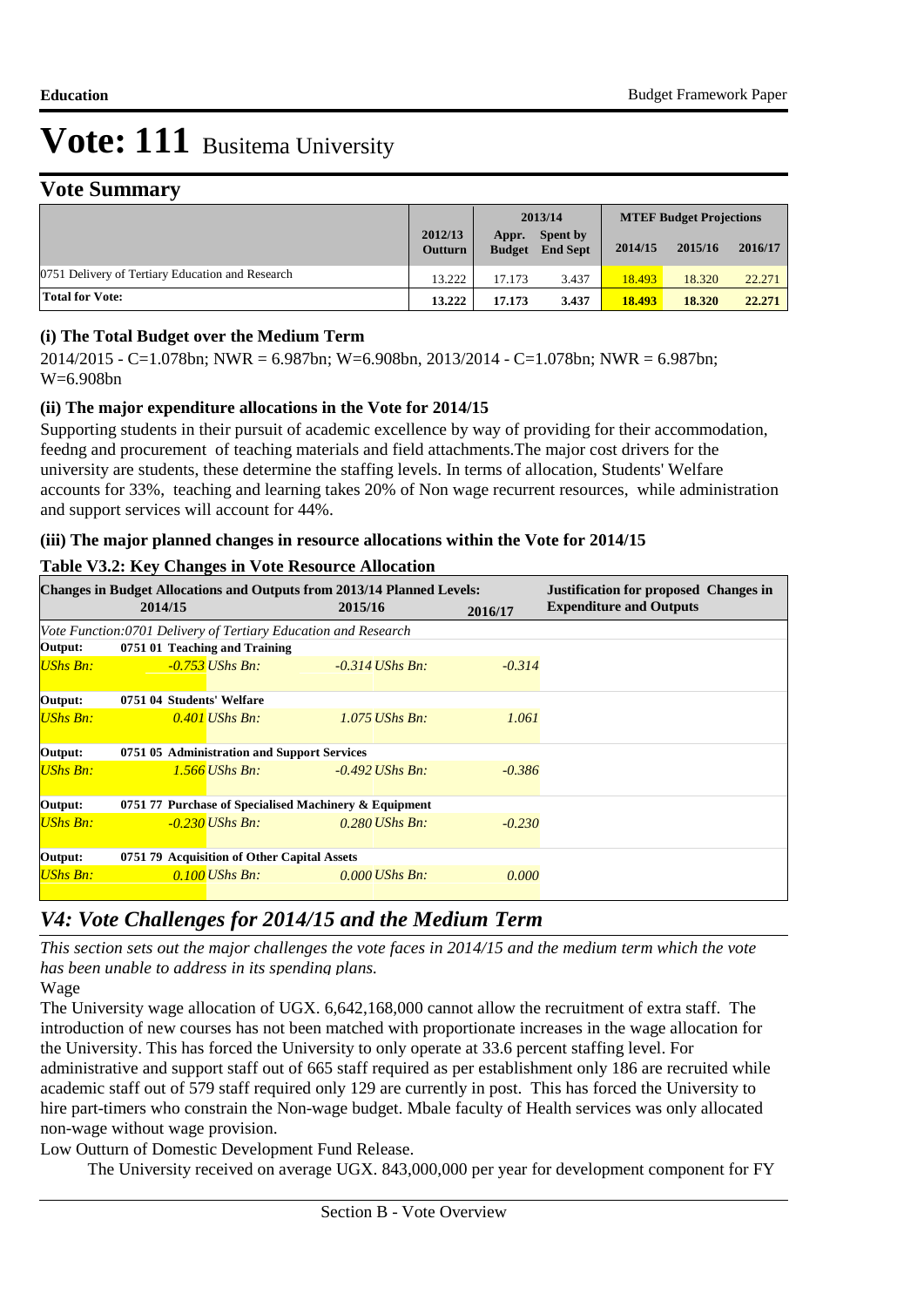## **Vote Summary**

2011/12 and FY 2012/13. These funds are meager for the development of Multi-Campus model University like Busitema. In addition the Mbale-Faculty of Health Sciences which kicked off this FY 2013/14, there was no additional allocation for development component.

## Funding for New Programs

The University was provided with funds to enroll students to the new introduced programs of Natural Resource Economics, Animal Production and Management, Agro-processing Engineering, Water Resources Engineering, Mining Engineering and Medicine. These funds always cater for the first year cohort, by the time the course completes its cycle the University continues to incur cost for students who are not catered for by the government.

Gratuity Payment

The University has accumulated gratuity arrears of UGX. 3,400,000,000. Gratuity accumulation has eased by end of June 2013 because Staff Terms of Service changed from contract to permanent.

| <b>Additional Requirements for Funding and</b><br><b>Outputs in 2014/15:</b> |                                                                  | <b>Justification of Requirement for</b><br><b>Additional Outputs and Funding</b>                                                                                                                                                                                                                                                                                                                                                                                                                                                                                                                                                                        |  |  |  |
|------------------------------------------------------------------------------|------------------------------------------------------------------|---------------------------------------------------------------------------------------------------------------------------------------------------------------------------------------------------------------------------------------------------------------------------------------------------------------------------------------------------------------------------------------------------------------------------------------------------------------------------------------------------------------------------------------------------------------------------------------------------------------------------------------------------------|--|--|--|
|                                                                              | Vote Function:0702 Delivery of Tertiary Education and Research   |                                                                                                                                                                                                                                                                                                                                                                                                                                                                                                                                                                                                                                                         |  |  |  |
| Output:                                                                      | 0751 02 Research, Consultancy and Publications                   |                                                                                                                                                                                                                                                                                                                                                                                                                                                                                                                                                                                                                                                         |  |  |  |
| <b>UShs Bn:</b>                                                              | 0.000                                                            | To increase research activities (non-academic); this being one of<br>the core functions of the University.                                                                                                                                                                                                                                                                                                                                                                                                                                                                                                                                              |  |  |  |
| Output:                                                                      | 0751 05 Administration and Support Services                      |                                                                                                                                                                                                                                                                                                                                                                                                                                                                                                                                                                                                                                                         |  |  |  |
| <b>UShs Bn:</b>                                                              | 0.000                                                            | Gratuity:                                                                                                                                                                                                                                                                                                                                                                                                                                                                                                                                                                                                                                               |  |  |  |
|                                                                              |                                                                  | According to the University's Terms and Conditions of Service, all<br>staff are hired on contractual basis and they are entitled to<br>gratuity at the rate of 25% of the annual gross salary, effective 1st<br>July 2009.<br>During the budgeting process for the Financial Years: 2009/2010,<br>2010/2011, 2011/2012 and 2012/2013, there was no provision for<br>this item partly due to financial constraints arising from the<br>limited indicative expenditure ceilings for the non-wage recurrent<br>budget. The gratuity payments due stood at UGX 3.0bn as at 30th<br>June 2012.                                                               |  |  |  |
| Output:                                                                      | 0751 72 Government Buildings and Administrative Infrastructure   |                                                                                                                                                                                                                                                                                                                                                                                                                                                                                                                                                                                                                                                         |  |  |  |
| <b>UShs Bn:</b>                                                              | 0.000                                                            | The government of Uganda is in dire need of increasing the<br>quantity, quality and retention of graduates with specific skills in<br>order to address the health care needs of the country. It is against<br>that back ground that the University intends to establish a medical<br>school in Male, and the the District Administration has identified<br>land which it has donated to Busitema University for the purpose.<br>To start with is the construction of modern facilities and<br>administration block to start a Bachellor of Medicine and<br>Bachellor of Surgery and Bachellor of Nursing programs. The<br>initial cost is about UGX4bn. |  |  |  |
| Output:                                                                      | 0751 76 Purchase of Office and ICT Equipment, including Software |                                                                                                                                                                                                                                                                                                                                                                                                                                                                                                                                                                                                                                                         |  |  |  |
| <b>UShs Bn:</b>                                                              | 0.000                                                            | The University offers degree courses in Computer Engineering<br>and Computer studies, hence, the need for modern ICT<br>infrastructure for teaching, communication and management. This<br>requires Ushs 4.125bn for the purpose.                                                                                                                                                                                                                                                                                                                                                                                                                       |  |  |  |
| Output:<br>0751 77 Purchase of Specialised Machinery & Equipment             |                                                                  |                                                                                                                                                                                                                                                                                                                                                                                                                                                                                                                                                                                                                                                         |  |  |  |
| <b>UShs Bn:</b>                                                              | 0.000                                                            | To rehabilitate and retool the mechanical workshop at the main<br>campus. Rehabilitation requires Ushs 0.721bn while retooling<br>requires Ushs 3.591bn. The University also wishes to be<br>connected to NW & SC in order to be supplied with safe water. To<br>ensure reliability and stability of water supply at Busitema                                                                                                                                                                                                                                                                                                                           |  |  |  |

### **Table V4.1: Additional Output Funding Requests**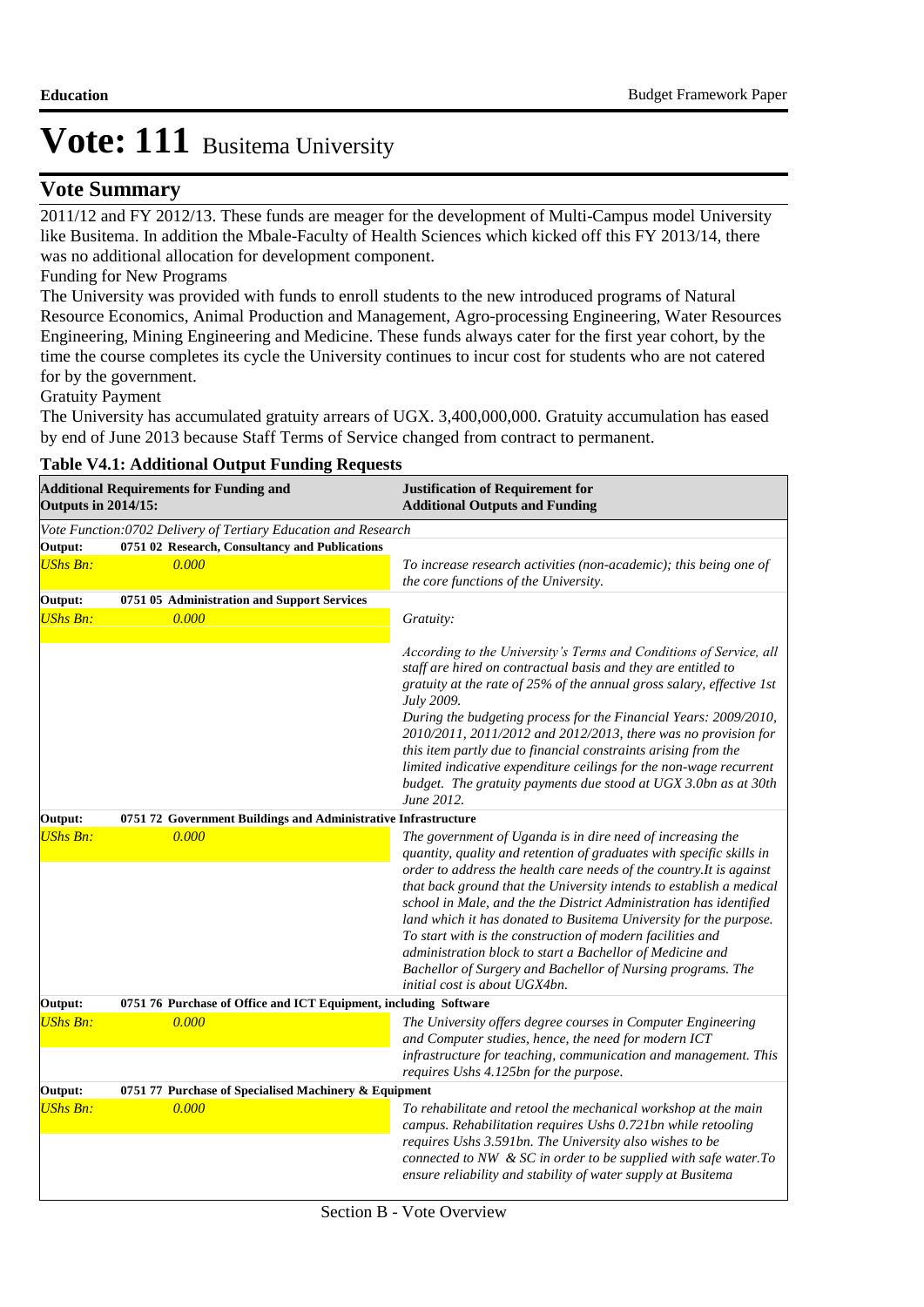## **Vote Summary**

| <b>Additional Requirements for Funding and</b> | <b>Justification of Requirement for</b>                                                                                  |
|------------------------------------------------|--------------------------------------------------------------------------------------------------------------------------|
| <b>Outputs in 2014/15:</b>                     | <b>Additional Outputs and Funding</b>                                                                                    |
|                                                | campus, there is need to develop the source of water and<br>replacing of the entire pipe network at the cost of UGX615m. |

*This section discusses how the vote's plans will address and respond to the cross-cutting policy, issues of gender and equity; HIV/AIDS; and the Environment, and other budgetary issues such as Arrears and NTR..* 

### **(i) Cross-cutting Policy Issues**

### *(i) Gender and Equity*

The University has drafted a Gender and Equity Policy which is awaiting the University Council's consideration and approval. When approved, the Policy will lead to the establishment of the Gender and Equity Unit whose structures will guide the recruitment of staff in a phased manner. The Unit will also organize sensitizationworkshops and seminars to create awareness among the Advocacy team, University staffand students. The Unit will also conduct training sessions on Gender Resposive Budgeting (GRB) and Gender Tracking Systems for staff of Finance Department as well as other stakeholders.There will be data collection and analysis on staff development, recruitment, promotion resignation and students' enrollment. Reviews and evaluation of the Unit's activities will be done and eventually an action plan for the following year will be developed.

## *(ii) HIV/AIDS*

The University has a counseling desk to counsel students, staff and the communities around the campuses. The overall goal is to prevent the spread of HIV infection through education, access to treatment, care and support services and fight against discrimination and stigma against people living and affected by HIV / AIDS.

The challenge is the silence surrounding the epidemic which is reflected in the statistics that show a rise in the HIV prevalence. Complacency, inadequate partnerships and unsustainable leadership in HIV prevention are key and therefore, the need to address the new HIV infections.

Currently, emphasis is on "zero new infections, zero AIDS deaths and zero stigma and discrimination". The focus is on HIV prevention as well as care and treatment.

### *(iii) Environment*

The major areas of focus for Busitema University are Eastern and North eastern Uganda. These areas face multitudes of environmental problems. Land pressure coupled with climatic changes threaten sustainable use of the ecosystem resources. Busitema University is concentrating on the following themes: i) Ecosystem services and livelihoods, ii) Climate change, Impacts and adaptation, iii) Conservation and sustainable use of biodiversity resources, iv) Natural and human induced disaster and risk reduction. To ensure achievement of the above, the University has a proposal to set up 2 centres; a) Research and Conservation, b) Clean Development Mechanisms (CDM). These initiativesare aimed at making the University serve as a centre of evcellence applied ecological, socio-economic and cultural research, training and monitoring of ecosystems and conservation education. Eastern Uganda is faced with a multitude of challenges which are diverse but can be broadly categorised into ecological, socio-economic and educational. The vision of Busitema University in environmental intervention is to advance public awareness, knowledge, education, skill and management capacity to achieve sustainable development. This will be through application of the principles of ecology and socio-ecomics to undertake and promote scientific, educational and outreach activities that advance protection of the environment, conservation of biodiversity and sustainable use of natural resources by carrying out the following: a) Multidisciplinary research, b) develop catchment based apppropriate technologies that improve agricultural productivity and land management out side the protected areas, c) promote use of alternative forest resources, d) awareness of the conservation benefits of naturalecosystems within the communities, and e)promotion of community